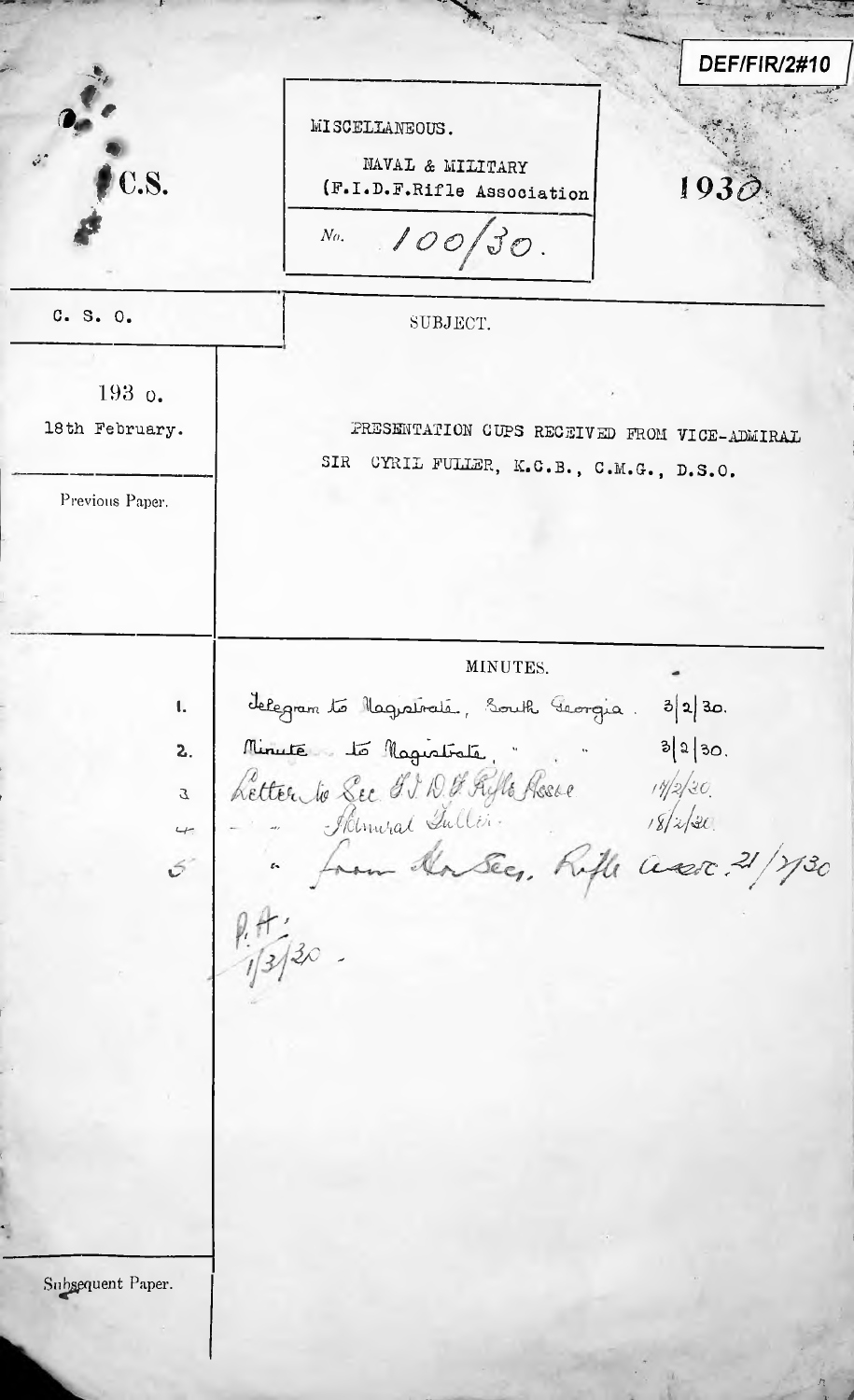| )ECODB.

## $D. 53/27.$ TELEGRAM.

|                          | From COLONIAL SECRETARY, STANLEY. |     |                     |  |
|--------------------------|-----------------------------------|-----|---------------------|--|
|                          | To MAGISTRATE. SOUTH GEORGIA.     |     |                     |  |
| Desputched:<br>Received: | 3rd February,                     |     | 192 50. Time: 1600. |  |
|                          | $\bullet$ $\bullet$               | 192 | Time:               |  |

With reference to your telegram 24th January Sports Cup <sub>presented</sub> by Vice Admiral Sir Cyril Fuller by Fleurus leaving today.

SECRETARY.

*) L* \* *<sup>L</sup>*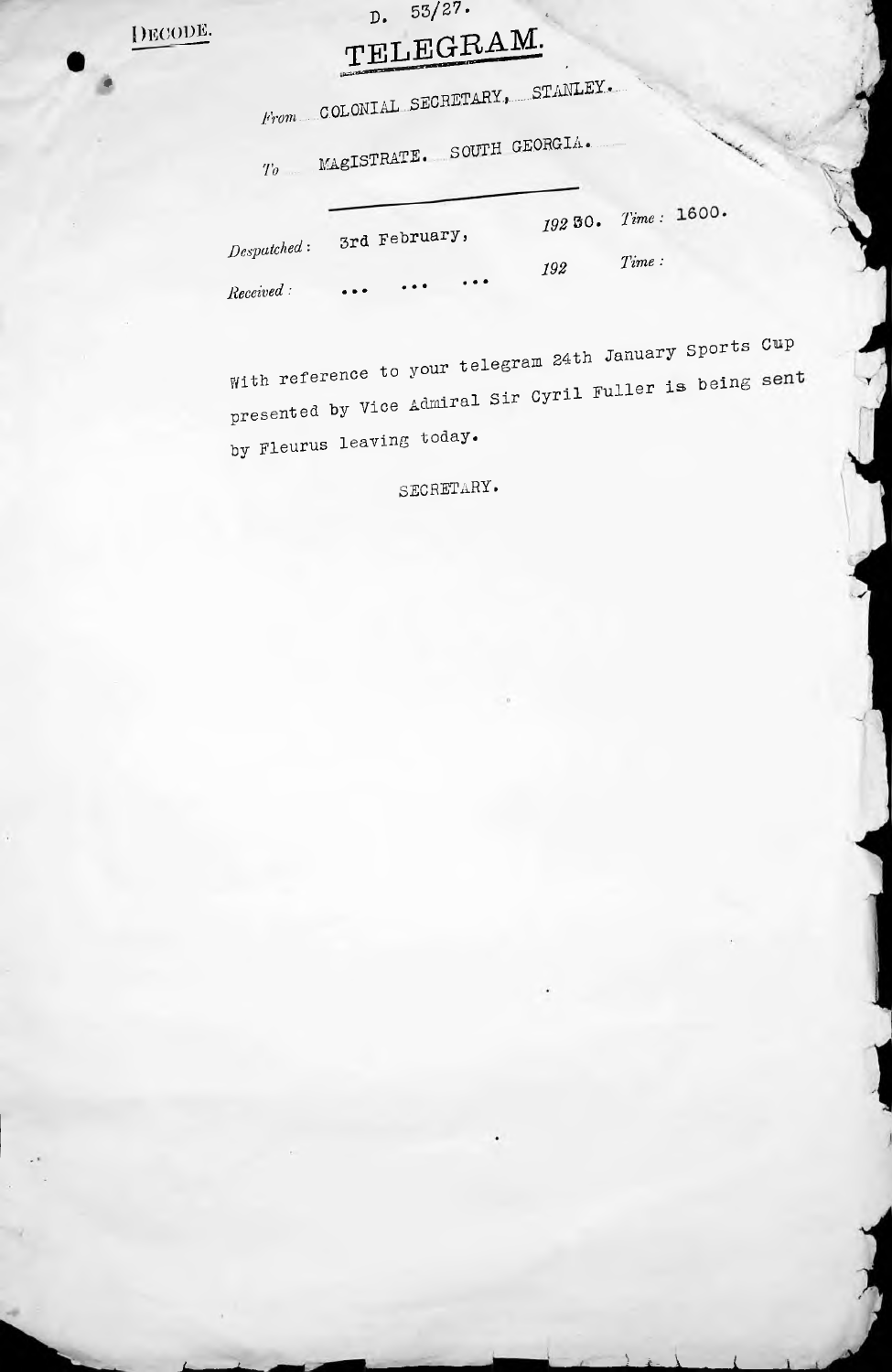(It is requested that, in any refer-ence fco this minnte, the above number and the date may be quoted).

## **No. MINUTE.** 124/29.

**The State** 

يابيد

X 3rd February,

 $\mathcal{L}^{\mathcal{A}}$ 

*To....The.Magistrate.......* 

*From* .....SOUm.GSQBGIA,

## THE COLONIAL SECRETARY,

.. *IKS'\*\**

Stanley, Falkland Islands.

With reference to my telegram of today's date I am directed by the Governor to inform you that the Cup presented by Vice-Admiral Sir Cyril Fuller, K.C.B., C.M.G., D.S.O., for competition at the South Georgia Sports, 1930, is being forwarded to you in care of Mr. A. G. N. Jones.

2. I am to request that you will be so good as to acknowledge its safe delivery.

> (Sgd.) G. R. L. Brown. for Colonial Secretary.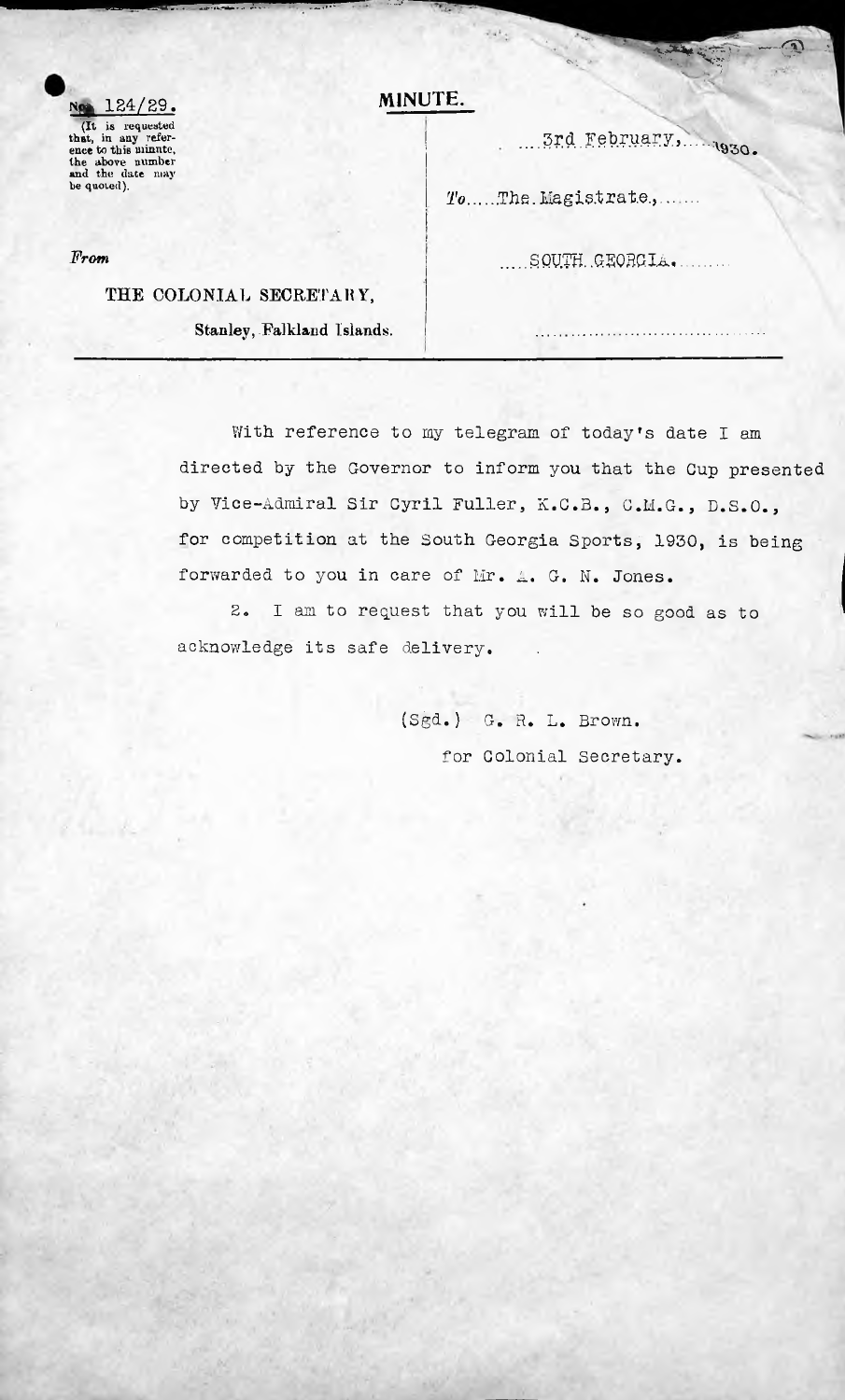100/30.

»\*»

17th February. 30.

Sir,

I an directed by the Governor to forward herewith a Gup which His Excellency has received from Vice-Admiral Sir Cyril Fuller, K.C.B., C.M.G., D.S.O.

Sir Cyril Fuller wishes the Cup to be known as "The Douthwalte Trophy" and <sup>I</sup> am to say that it should be competed for at the Local Sisley Meeting for the first stage of the Governor's Cup. 2.

I am,

/

Sir.

*f v*

Your obedient servant,

*(r1* Colonial Secretary. *t i <sup>f</sup>*

www.

*4*

The Secretary Falkland Islands Defence Force Rifle Association, S T A N L E Y.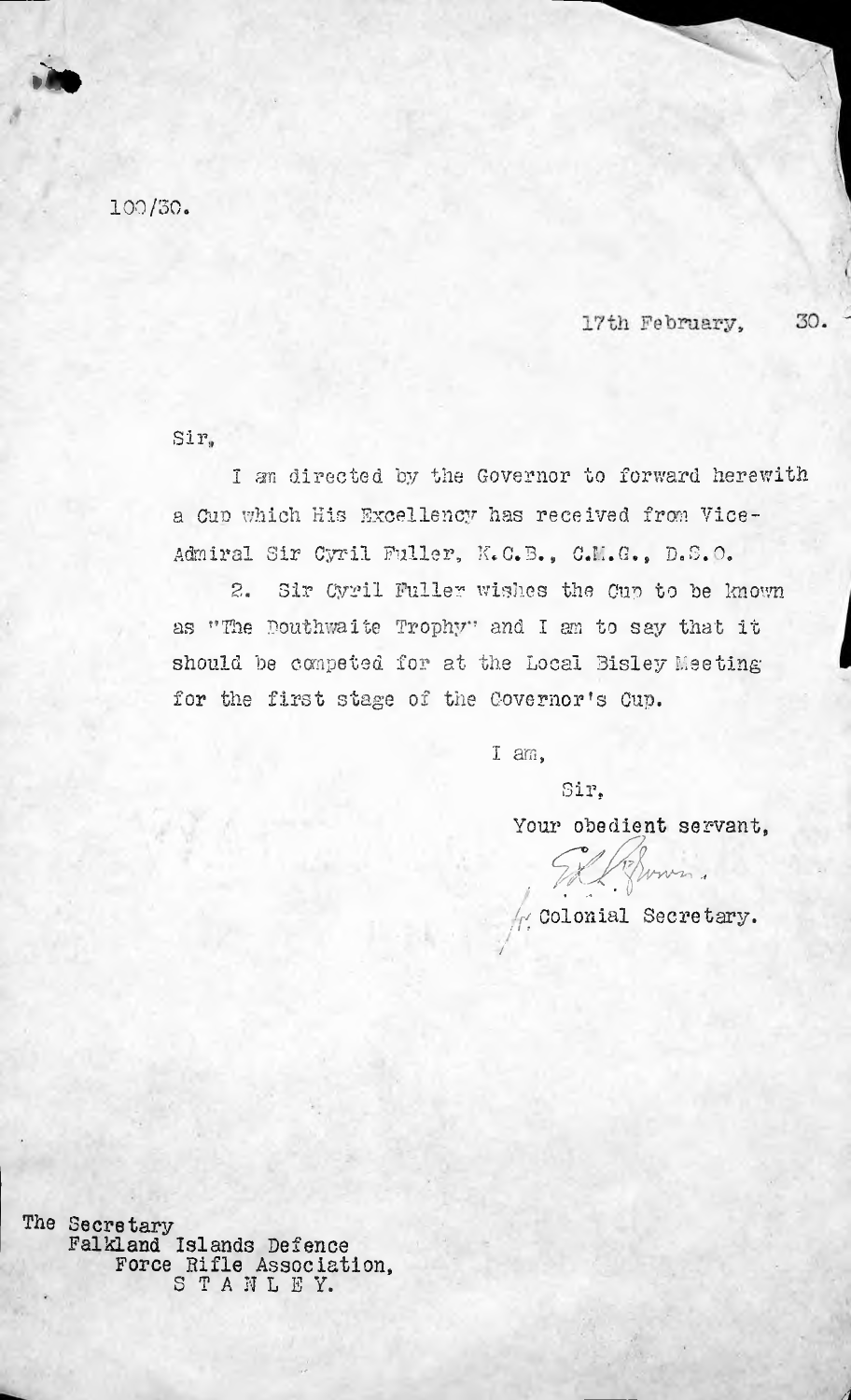Government House,

*x* Stanley.

ISth February, 1950.

FALKLAND ISLANDS.

*\**

*\**

 $\bullet$ 

My dear Admiral,

Thank you very much indeed for the two Cups you so kindly sent. handed them over to the respective Associations *\* who will acknowledge them in due course. am sure the possession of these splendid trophies will be keenly contested. 2 have *1*

I enclose <sup>a</sup> copy of the \*Penguin? in which mention is made of your generous gifts.

Yours very sincerely,

Vice-Admiral Sir Cyril Fuller, K.C.B., C.M.G., D.S.O., C/o. H.B.M. Consul-Heneral, NEW YORK.